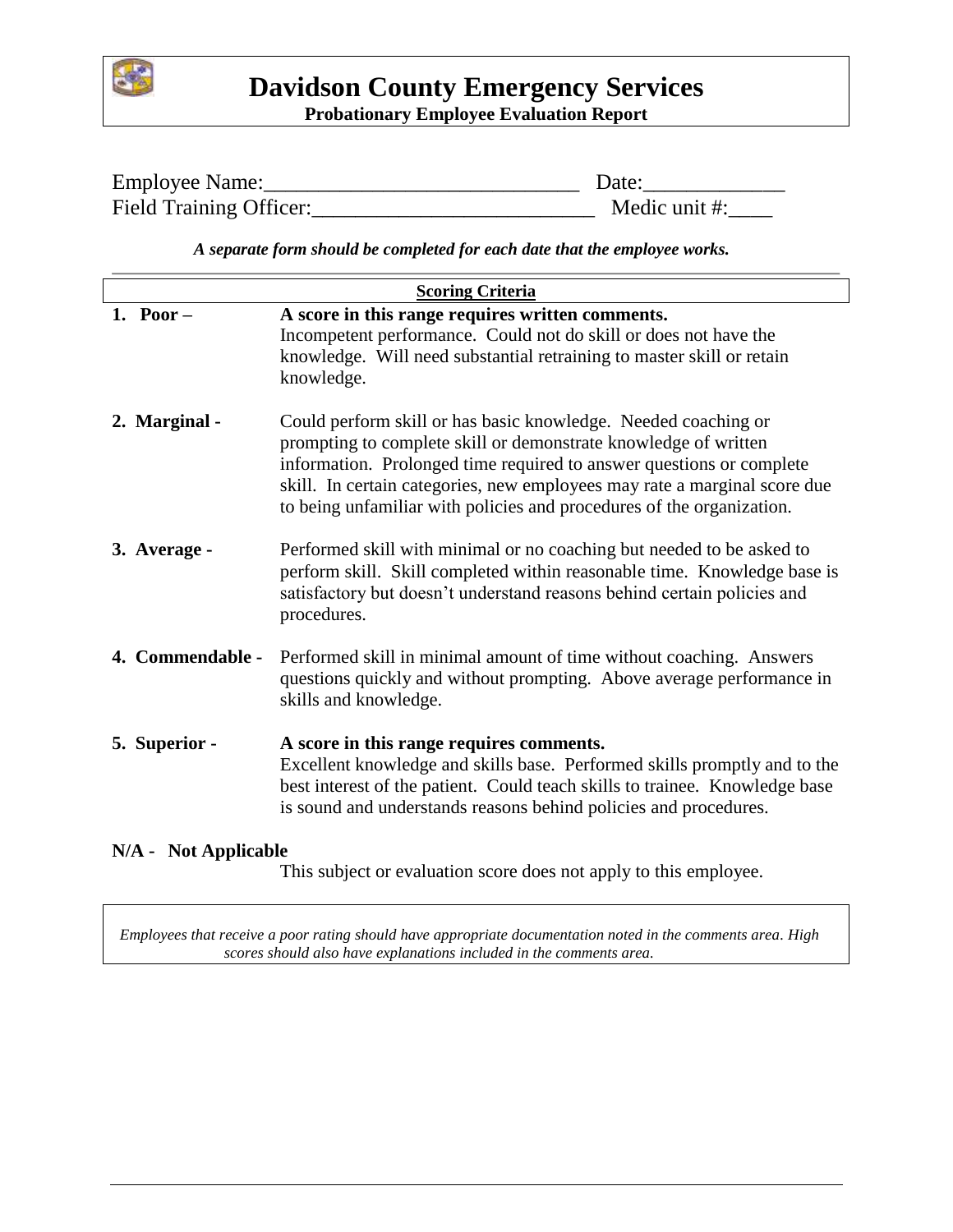**Rating: 1 – Poor, 2 – Marginal, 3 – Average, 4 – Commendable, 5 – Superior Directions: Columns 1 through 3 are to be completed by the employee. Field Training Officer must rate each call. Comments regarding calls should be made in the comment area provided Calls should be rated based on the field performance evaluation standards.**

| PCR<br>$\bf Number$ | <b>Chief</b><br>$\label{eq:complaint} \textbf{Complaint}$ | $Comments$ | Scene<br>Control | Patient<br>Assessment | Communic<br>ation Skills | Teamwork | Treatment<br>Skills |
|---------------------|-----------------------------------------------------------|------------|------------------|-----------------------|--------------------------|----------|---------------------|
|                     |                                                           |            |                  |                       |                          |          |                     |
|                     |                                                           |            |                  |                       |                          |          |                     |
|                     |                                                           |            |                  |                       |                          |          |                     |
|                     |                                                           |            |                  |                       |                          |          |                     |
|                     |                                                           |            |                  |                       |                          |          |                     |
|                     |                                                           |            |                  |                       |                          |          |                     |
|                     |                                                           |            |                  |                       |                          |          |                     |
|                     |                                                           |            |                  |                       |                          |          |                     |
|                     |                                                           |            |                  |                       |                          |          |                     |
|                     |                                                           |            |                  |                       |                          |          |                     |
|                     |                                                           |            |                  |                       |                          |          |                     |
|                     |                                                           |            |                  |                       |                          |          |                     |
|                     |                                                           |            |                  |                       |                          |          |                     |
|                     |                                                           |            |                  |                       |                          |          |                     |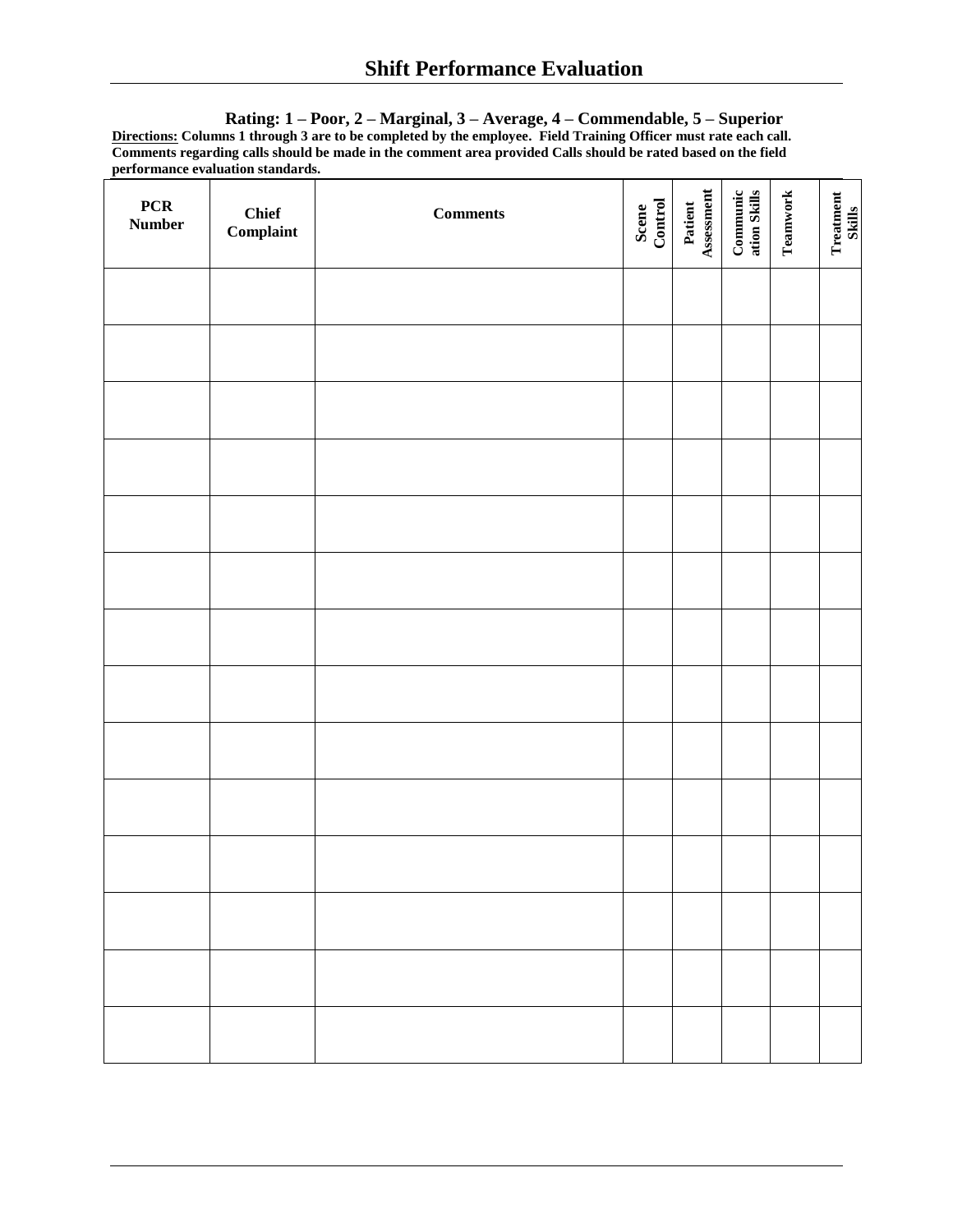| 1.                    | Attendance:      |                                                                                                                                  |                                     |              |                     |                |                                  |                              |
|-----------------------|------------------|----------------------------------------------------------------------------------------------------------------------------------|-------------------------------------|--------------|---------------------|----------------|----------------------------------|------------------------------|
|                       | ٠                | Employee arrives for assigned shift on time                                                                                      | N/A                                 |              | 2                   | 3              |                                  | 5                            |
|                       | ٠                | Employee is familiar with the "clocking in" procedure                                                                            | N/A                                 | $\mathbf{1}$ | $2^{\circ}$         | $\overline{3}$ | $\Delta$                         | 5                            |
| 2.                    | Appearance:      | Employee maintains a professional appearance (Uniform Policy)<br>Employee is clean, groomed and has good personal hygiene        | $N/A$ 1 2 3<br>$N/A$ 1              |              | $\overline{2}$      | $\overline{3}$ | $\overline{4}$                   | 5<br>5                       |
| 3.                    | Professionalism: | Employee conducts him/herself in a caring, friendly and<br>customer service oriented manner:                                     |                                     |              |                     |                |                                  |                              |
|                       |                  | Toward co-workers, ED staff and first responders<br>$\circ$<br>Toward the public and patients<br>$\circ$                         | $N/A$ 1 2 3<br>N/A                  |              | $1 \quad 2 \quad 3$ |                | $\overline{4}$                   | 5<br>$\overline{5}$          |
|                       |                  |                                                                                                                                  |                                     |              |                     |                |                                  |                              |
| $\mathcal{A}_{\cdot}$ | Initiative:      |                                                                                                                                  |                                     |              |                     |                |                                  |                              |
|                       |                  | Employee begins assigned duties without being directed                                                                           |                                     |              |                     |                | $\overline{4}$                   | 5                            |
|                       | ٠<br>٠           | Employee actively assists in truck cleanup & check-off<br>Employee can initiate patient care and treatment without direction N/A | N/A 1 2 3<br>N/A 1 2 3<br>N/A 1 2 3 |              |                     |                | $\overline{4}$<br>$\overline{4}$ | $\sqrt{5}$<br>$\overline{5}$ |
|                       |                  |                                                                                                                                  |                                     |              |                     |                |                                  |                              |

## 5. Quality Of Work:

| ▪ | Employee has appropriate patient care skills and is able to operate    |     |              |                             |                |                |                          |
|---|------------------------------------------------------------------------|-----|--------------|-----------------------------|----------------|----------------|--------------------------|
|   | proficiently at their level of NCOEMS credential                       | N/A |              | $2 \sqrt{3}$                |                |                |                          |
|   | Employee can complete all patient care related PCR's, accurately       |     |              |                             |                |                |                          |
|   | and within an acceptable time period                                   | N/A |              | $\mathcal{D}_{\mathcal{L}}$ | $\mathcal{R}$  |                |                          |
|   | Employee demonstrates the ability to deliver a complete and            |     |              |                             |                |                |                          |
|   | accurate verbal patient care report to the ED and other staff          | N/A |              | 2                           | $\mathcal{E}$  |                |                          |
| ▪ | Employee consistently completes assigned base and unit duties          | N/A | $\mathbf{1}$ |                             | $2 \quad 3$    | 4              |                          |
| ▪ | Employee seldom has to duplicate efforts to get a task completed       | N/A |              | $2 \sqrt{3}$                |                | 4              | $\overline{\mathcal{L}}$ |
|   | Employee is proficient in 12 lead EKG interpretation (EMTP only) N/A 1 |     |              | 2                           | $\overline{3}$ | $\overline{4}$ | $\overline{5}$           |
|   | Employee is knowledgeable of 12 lead transmission procedures           | N/A |              |                             | $2^{3}$        | 4              | 5                        |
|   |                                                                        |     |              |                             |                |                |                          |
|   |                                                                        |     |              |                             |                |                |                          |
|   |                                                                        |     |              |                             |                |                |                          |
|   |                                                                        |     |              |                             |                |                |                          |
|   |                                                                        |     |              |                             |                |                |                          |

\_\_\_\_\_\_\_\_\_\_\_\_\_\_\_\_\_\_\_\_\_\_\_\_\_\_\_\_\_\_\_\_\_\_\_\_\_\_\_\_\_\_\_\_\_\_\_\_\_\_\_\_\_\_\_\_\_\_\_\_\_\_\_\_\_\_\_\_\_\_\_\_\_\_\_\_\_\_\_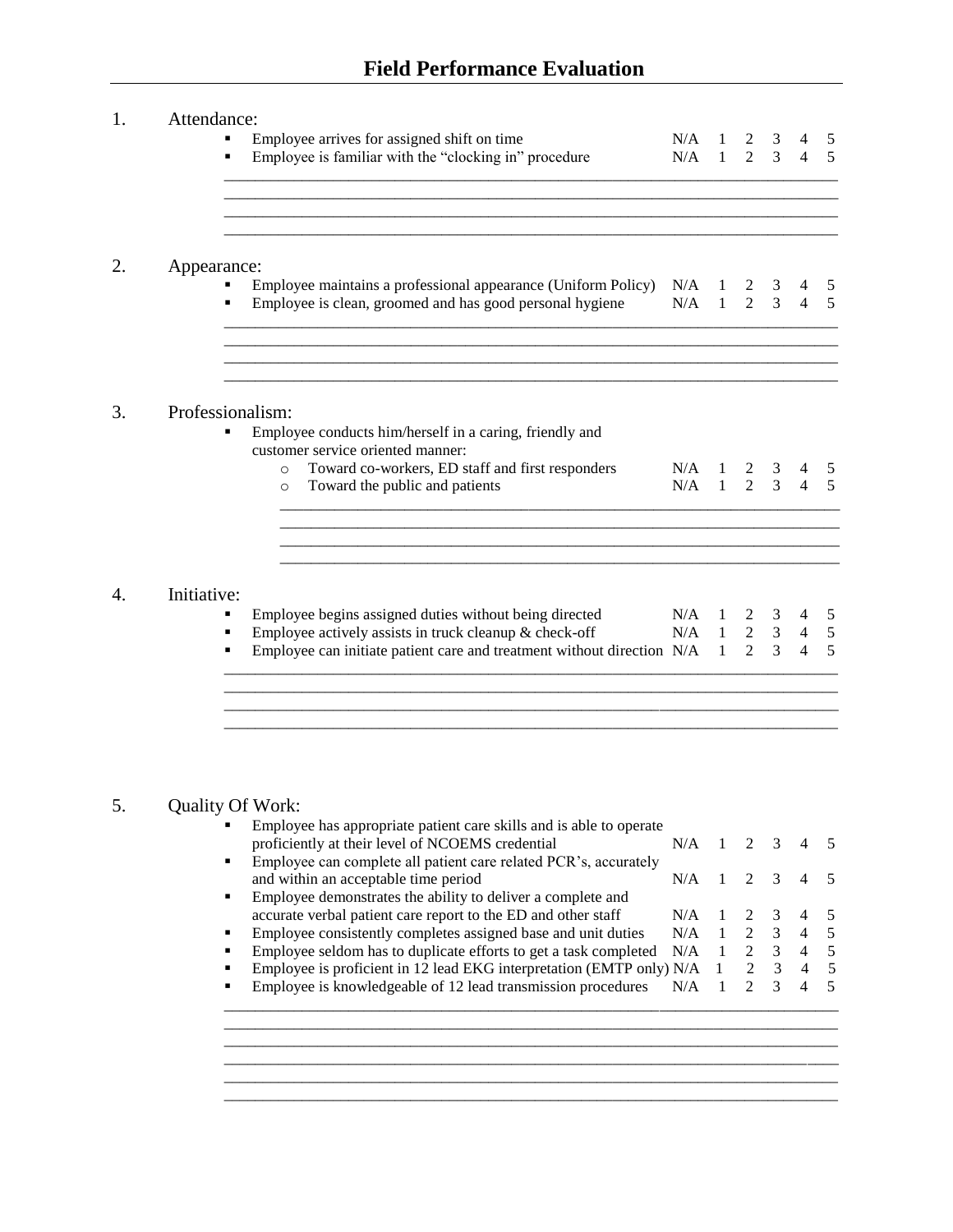### 6. Cooperation:

| v. | $\omega$ operation.<br>Employee is willing to accept instruction / direction from senior<br>personnel<br>Employee is willing to assist others in assigned duties, as needed                                |     | 1<br>N/A<br>$\mathbf{1}$ | 2<br>$\overline{2}$    | 3<br>$\overline{3}$ | $\overline{4}$ | 5<br>5         |
|----|------------------------------------------------------------------------------------------------------------------------------------------------------------------------------------------------------------|-----|--------------------------|------------------------|---------------------|----------------|----------------|
|    | Employee accepts constructive criticism in a positive and<br>cooperative manner                                                                                                                            | N/A | 1                        | 2                      | 3                   | 4              | 5              |
|    |                                                                                                                                                                                                            |     |                          |                        |                     |                |                |
| 7. | Decision Making Ability:                                                                                                                                                                                   |     |                          |                        |                     |                |                |
|    | Employee demonstrates ability to determine the appropriate<br>course of action and implements strategies to mitigate situations<br>Employee is able to make <i>rapid</i> decisions concerning patient<br>٠ | N/A | $\mathbf{1}$             | 2                      | 3                   |                |                |
|    | treatment and transport relevant to the patient condition                                                                                                                                                  | N/A | 1                        | 2                      | 3                   | 4              | 5              |
|    |                                                                                                                                                                                                            |     |                          |                        |                     |                |                |
| 8. | Knowledge Of Job:                                                                                                                                                                                          |     |                          |                        |                     |                |                |
|    | Employee demonstrates a working knowledge of:                                                                                                                                                              |     |                          |                        |                     |                |                |
|    | Standing orders / Treatment protocols<br>$\circ$                                                                                                                                                           | N/A | 1                        | 2                      | 3                   | $\overline{4}$ | 5              |
|    | Departmental policies & procedures<br>$\circ$                                                                                                                                                              | N/A | $\mathbf{1}$             | $\overline{2}$         | $\mathfrak{Z}$      | $\overline{4}$ | $\sqrt{5}$     |
|    | Proper & appropriate use of all department reports<br>$\circ$                                                                                                                                              | N/A | $\mathbf{1}$             | $\sqrt{2}$             | $\mathfrak{Z}$      | $\overline{4}$ | $\sqrt{5}$     |
|    | Infection control policy<br>$\circ$                                                                                                                                                                        | N/A | $\mathbf{1}$             | $\sqrt{2}$             | $\mathfrak{Z}$      | $\overline{4}$ | 5              |
|    | Incident command system<br>$\circ$                                                                                                                                                                         | N/A | $\mathbf{1}$             | $\overline{c}$         | $\overline{3}$      | $\overline{4}$ | $\overline{5}$ |
|    | DCEMS chain of command<br>$\circ$                                                                                                                                                                          | N/A | 1                        | $\overline{2}$         | $\overline{3}$      | $\overline{4}$ | $\overline{5}$ |
|    | Computer PCR program & report uploads<br>$\circ$                                                                                                                                                           | N/A | 1                        | $\mathcal{D}_{\alpha}$ | $\overline{3}$      | $\overline{4}$ | $\overline{5}$ |
|    |                                                                                                                                                                                                            |     |                          |                        |                     |                |                |
|    |                                                                                                                                                                                                            |     |                          |                        |                     |                |                |

## 9. Operations Of Vehicle & Equipment:

| Employee demonstrates ability to operate vehicle and radios        |     |                             |               |   |
|--------------------------------------------------------------------|-----|-----------------------------|---------------|---|
| Under emergency and non-emergency conditions                       | N/A | $\mathcal{L}$               | 3             |   |
| Employee demonstrates good driving and backing skills              | N/A | $\mathcal{D}_{\mathcal{L}}$ | $\mathcal{R}$ |   |
| Employee demonstrates knowledge of all equipment carried on        |     |                             |               |   |
| unit and is familiar with it's operation                           | N/A |                             | $\mathcal{R}$ |   |
| Employee demonstrates knowledge of unit refueling procedure        | N/A | $\mathcal{D}$               | $\mathcal{R}$ |   |
| Employee demonstrates ability to switch into spare units           | N/A | $\mathcal{D}$               | $\mathcal{R}$ | 4 |
| (i.e. mechanical failure, scheduled PM)                            |     |                             |               |   |
| Employee is confident in using stretcher, loading $\&$ unloading   | N/A |                             |               |   |
| Employee displays ability to lift $\&$ move patients under various |     |                             |               |   |
| circumstances                                                      | N/A |                             |               |   |

\_\_\_\_\_\_\_\_\_\_\_\_\_\_\_\_\_\_\_\_\_\_\_\_\_\_\_\_\_\_\_\_\_\_\_\_\_\_\_\_\_\_\_\_\_\_\_\_\_\_\_\_\_\_\_\_\_\_\_\_\_\_\_\_\_\_\_\_\_\_\_\_\_\_\_\_\_\_

\_\_\_\_\_\_\_\_\_\_\_\_\_\_\_\_\_\_\_\_\_\_\_\_\_\_\_\_\_\_\_\_\_\_\_\_\_\_\_\_\_\_\_\_\_\_\_\_\_\_\_\_\_\_\_\_\_\_\_\_\_\_\_\_\_